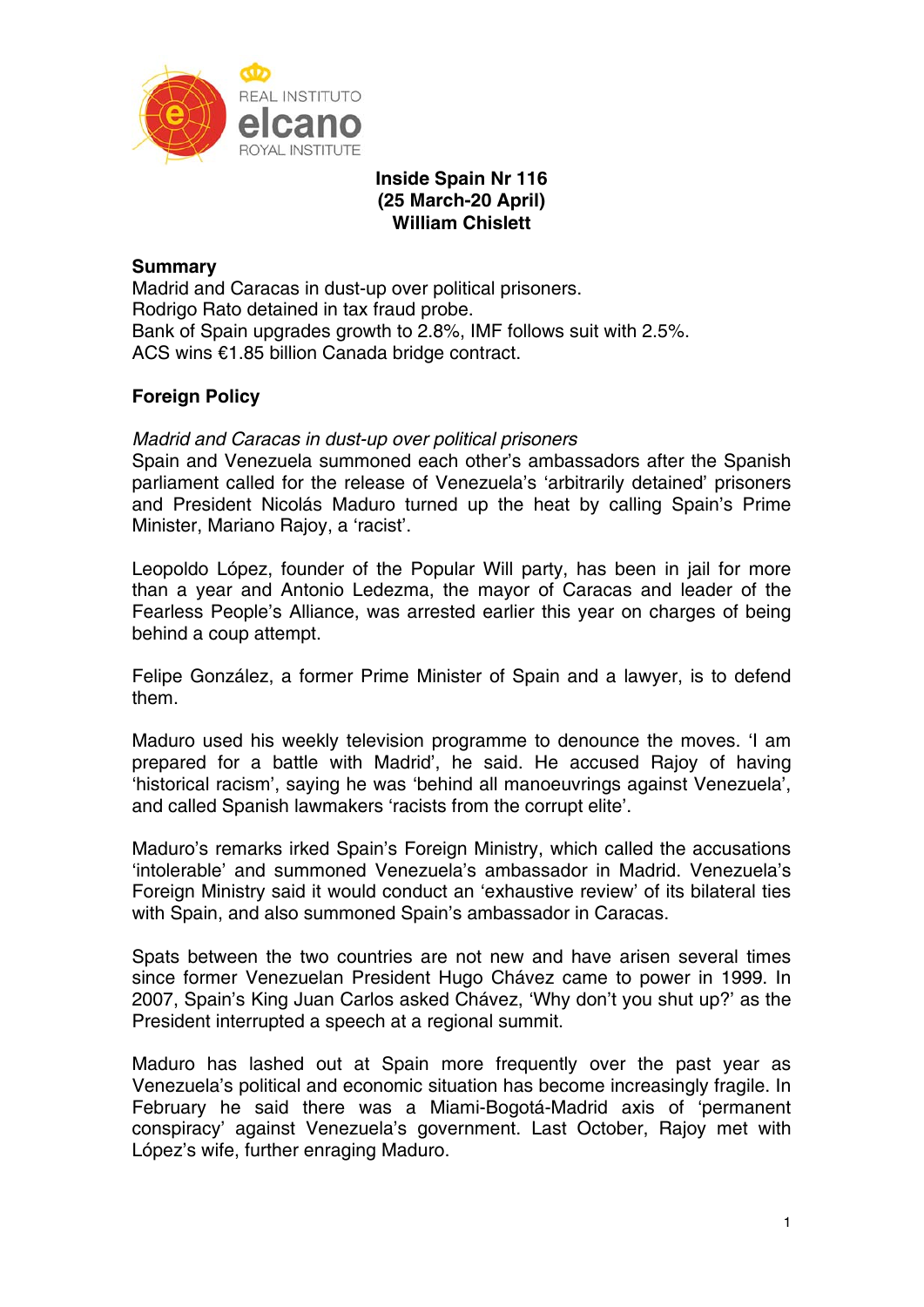

# *Constitutional Court suspends Catalan foreign affairs law*

The Constitutional Court suspended the Catalan government's foreign affairs law, which enhances the region's presence abroad, after agreeing to study the central government's appeal against it for encroaching on its powers.

Catalonia, which is holding a snap election in September as part of the push by nationalists for independence, has delegations in the US, Belgium, the UK, France, Germany, Rome and Vienna.

The Catalan government announced in February that it intended to open 50 delegations abroad to represent the region's political, commercial and cultural interests.

# **Domestic Scene**

## *Rodrigo Rato detained in tax fraud probe*

Rodrigo Rato, the former head of the International Monetary Fund and Deputy Prime Minister in the previous Popular Party (PP) government, was held for seven hours in a headline-grabbing arrest on suspicion of tax fraud, money laundering and asset stripping.

The investigation into him is the highest profile case yet of a string of probes into top bankers and politicians. Rato is also under investigation for his role in the 2011 botched listing of Bankia, the fourth-largest bank, which culminated with the bank's collapse and part nationalisation in 2012, triggering a €22 billion bail-out. He is under scrutiny too in a separate case involving the misuse of offthe-books corporate credit cards.

Rato's arrest was photographed and televised, suggesting the media were tipped off beforehand. In a humiliating photo that went viral, a law-enforcement officer placed his hand on Rato's neck and pushed him down into a car.

Rafael Catalá, the Justice Minister, said the case was linked to Rato's decision to repatriate foreign assets to Spain as part of a government tax amnesty offer in 2012. 'What is being investigated by the anti-money laundering authority is whether the source of those repatriated earnings was legal or illegal', he said.

Rato was one of 31,000 tax evaders who were offered amnesty in 2012. They were given the chance to 'regularise' their undeclared assets with a one-off payment of 10% of their value, even though it is a criminal offence to hold more than €120,000 in undeclared assets. This was later amended to 10% of the profits. The Tax Agency announced last year that it was investigating 705 of the amnestied evaders.

The further tribulations of Rato are a mixed blessing for the PP. On the one hand, Rato's detention shows that no one is above the law. On the other hand, the spectacle of his arrest raised questions of whether such publicity was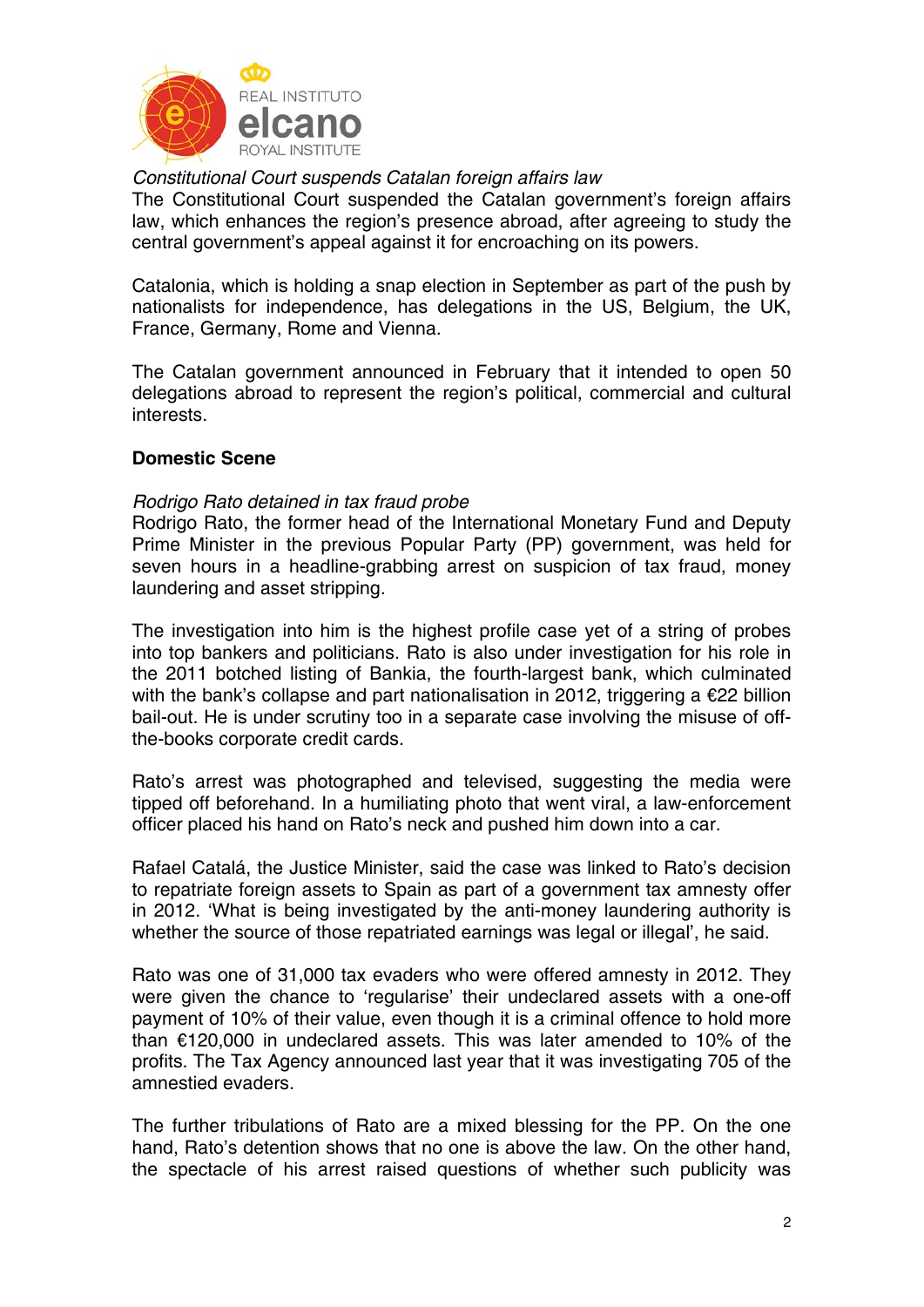

necessary and whether it was done to burnish the image of the PP, tarnished by a plethora of corruption cases.

## *The four main parties virtually neck and neck if elections held today*

The four main parties vying to win Spain's next general elections, expected to be held in December, are separated by less than three percentage points, according to the latest Metroscopia poll.

The radical anti-austerity Podemos ('We can') continues to be out front, but only just, while the other upstart party the centrist Ciudadanos (Citizens' Party) is fast catching up (see Figure 1). The ruling PP and the Socialists have gained a little support since the March survey.

| $\tilde{\phantom{a}}$<br>$\tilde{\phantom{a}}$ |                             |                 | . .                     |                 |                  |               |               |
|------------------------------------------------|-----------------------------|-----------------|-------------------------|-----------------|------------------|---------------|---------------|
|                                                | 2011<br>qeneral<br>election | October<br>2014 | <b>November</b><br>2014 | January<br>2015 | February<br>2015 | March<br>2015 | April<br>2015 |
| Podemos                                        |                             | 13.8            | 27.7                    | 28.2            | 27.7             | 22.5          | 22.1          |
| Socialists                                     | 28.7                        | 30.9            | 26.2                    | 23.5            | 18.3             | 20.2          | 21.9          |
| <b>PP</b>                                      | 44.6                        | 30.2            | 20.7                    | 19.2            | 20.9             | 18.6          | 20.8          |
| Ciudadanos                                     |                             |                 |                         | 8.1             | 12.2             | 18.4          | 19.4          |
| $\sim$ $\sim$ $\sim$ $\sim$                    |                             |                 |                         |                 |                  |               |               |

### **Figure 1. Voting intentions (% of valid votes)**

Source: Metroscopia.

The PP and the Socialists, which between them have governed Spain since 1983, continue to enjoy the most support in rural areas and among voters over the age of 55, while in towns and cities of more than 50,000 inhabitants and among younger voters it is a tight race between the four parties.

Albert Rivera, the leader of Ciudadanos, is still only known by 77% of respondents, according to the Metroscopia poll, but in April was the most approved political leader (53%), while Pablo Iglesias, the founder of Podemos, is known by almost everyone but only won a 29% approval rating.

*Government in U-turn on illegal immigrants' access to free public healthcare*  Three years after banning illegal immigrants from using free public healthcare unless they paid into a special insurance scheme, the government reversed its decision as it had led to a 'saturation' of accident and emergency wards in hospitals.

The only exceptions to the government's ruling were pregnant women, children and access to A&E in emergency cases.

It is estimated that over 800,000 migrants had their health cards removed while the government reported that only 500 people had signed up to the special insurance policy.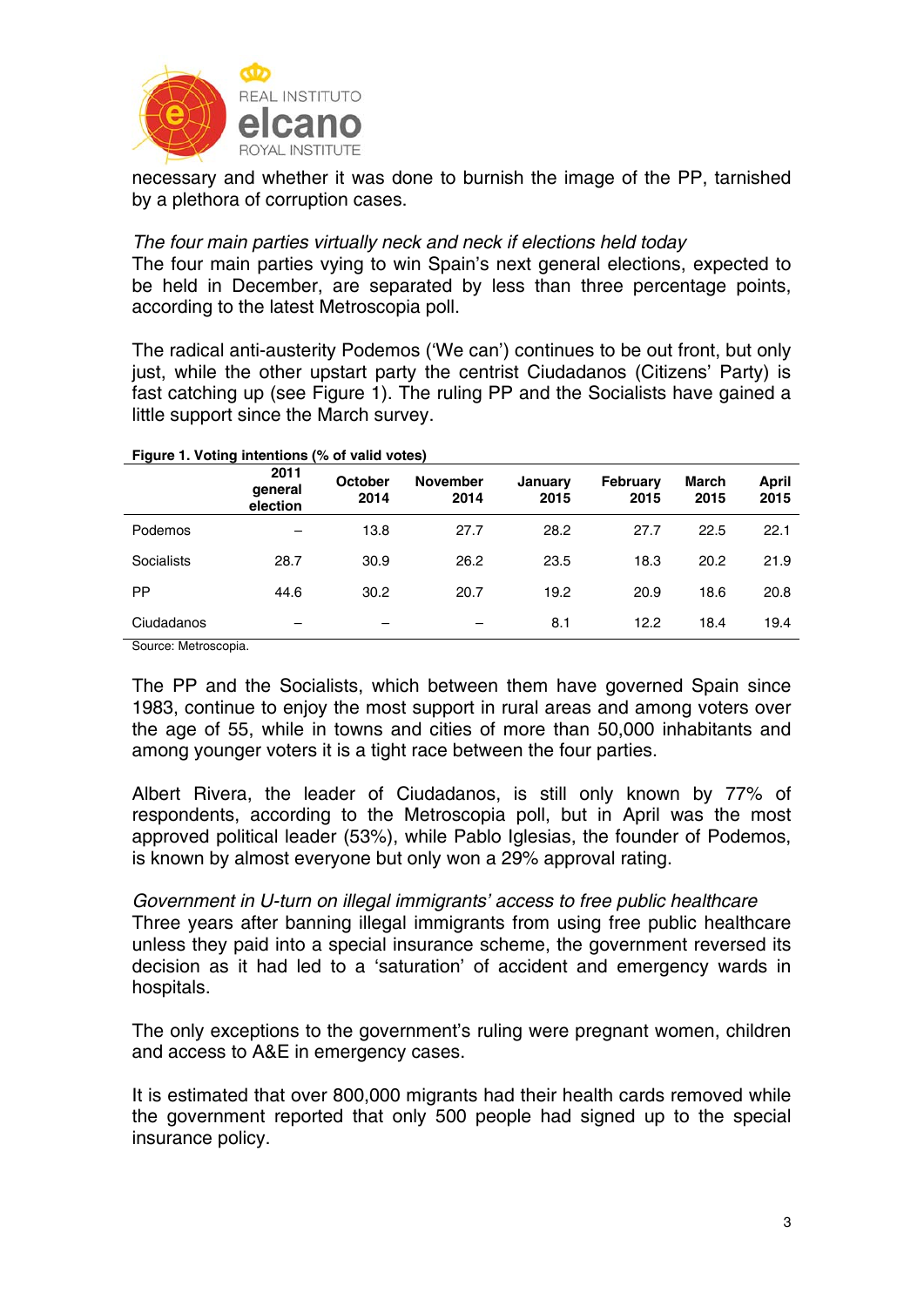

As well as crowding A&E wards, which is exerting more pressure on a health system already suffering from budget cuts, the government's policy proved to be ineffective in some regions such as the Basque Country and Catalonia because they created their own regulatory framework allowing undocumented migrants to access free health care.

Meanwhile, 1,166 immigrants were caught trying to enter mainland Spain illegally in the first quarter of 2015, up from 419 a year earlier, according to Frontex, the EU's border management agency.

The number of immigrants caught last year was almost 70% higher at 12,549, according to the Spanish Interior Ministry. Most of them made bids to enter European territory via the Spanish enclaves of Ceuta and Melilla on the North-African coast. Of the 5,819 migrants stopped in Melilla, 2,861 had entered with forged ID papers, while just over 2,000 scaled the six-metre-high fences.

Madrid recently passed a law allowing for 'rejection at the border' which the Council of Europe says is unlawful.

## *Big rise in population with tertiary education*

The share of Spain's population between 25 and 34 years old with tertiary education rose from 26% in 2000 to 41% in 2013, according to the latest comparative figures from the OECD, the Paris-based think tank (see Figure 2).

| <b>1 igail 2. I operation with tortially cubodition 20 04 year oras</b> (70 m same age group) |                     |
|-----------------------------------------------------------------------------------------------|---------------------|
|                                                                                               | % in same age group |
| Korea                                                                                         | 67.1                |
| Ireland                                                                                       | 51.1                |
| UK                                                                                            | 48.3                |
| US                                                                                            | 44.8                |
| France                                                                                        | 44.1                |
| Poland                                                                                        | 41.8                |
| <b>Spain</b>                                                                                  | 41.1                |
| OECD average                                                                                  | 40.5                |
| Germany                                                                                       | 30.0                |
| Italy                                                                                         | 22.7                |

#### **Figure 2. Population with tertiary education 25-34 year-olds (% in same age group)**

Source: OECD.

The figure of 41% is higher than both the average for the EU (36.3%) and OECD countries (40.5%).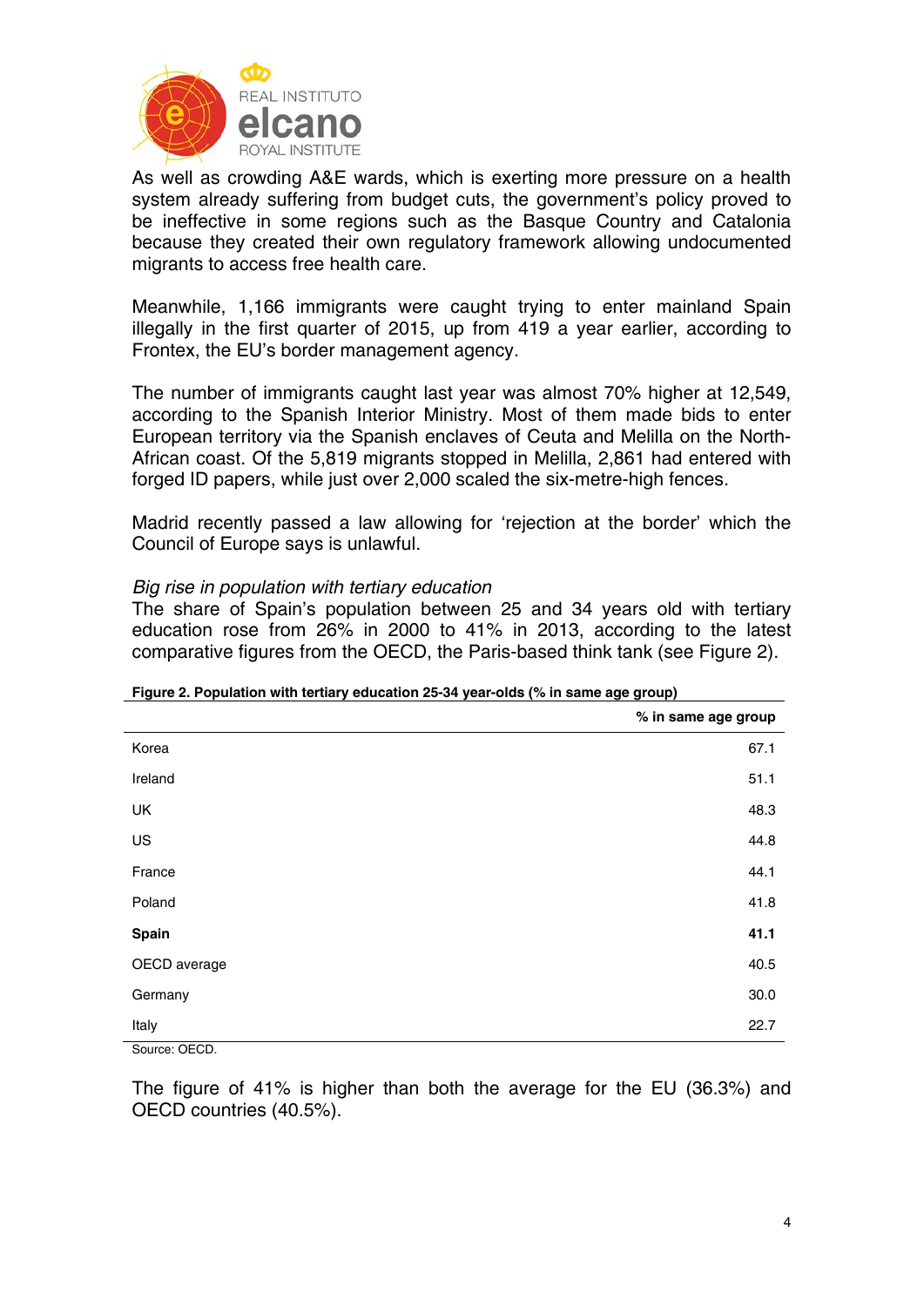

Spain's economic crisis since the bursting of a massive property bubble in 2008 and a trebling of the jobless rate to close to 24% (the rate peaked at 26% in 2013) has made the pursuit of higher education increasingly important.

During the decade-long economic boom, many students left school to work in construction and related sectors. The early school-leaving rate has dropped from 31.2% of those aged between 18 and 24 in 2009 to almost 22% in 2013 (EU average of 12%).

## *Spain inches up the Social Progress Index to 20<sup>th</sup> position*

Spain was ranked 20<sup>th</sup> out of 133 countries in the Social Progress Index, published by the US Social Progress Imperative (SPI), up from 21<sup>st</sup> position last year (see Figure 3).

**Figure 3. Social Progress Index, ranking (1)** 

| Rank        | <b>Score</b> |
|-------------|--------------|
| 1. Norway   | 88.36        |
| 11. UK      | 84.68        |
| 14. Germany | 84.04        |
| 16. US      | 82.85        |
| 20. Spain   | 81.17        |
| 21. France  | 80.82        |
| 31. Italy   | 73.38        |

(1) Out of 133 countries. Source: Social Progress Imperative.

The SPI defines social progress as 'the capacity of a society to meet the basic human needs of its citizens, establish the building blocks that allow citizens and communities to enhance and sustain the quality of their lives, and create the conditions for all individuals to reach their full potential'.

The index is based on three dimensions that incorporate 52 indicators (see Figure 4).

|  | Figure 4. Spain's position in the social progress index component-level framework |  |  |
|--|-----------------------------------------------------------------------------------|--|--|
|--|-----------------------------------------------------------------------------------|--|--|

| Basic human needs                                     | <b>Foundations of wellbeing</b>                               | Opportunity                                       |
|-------------------------------------------------------|---------------------------------------------------------------|---------------------------------------------------|
| Water and sanitation: 19th                            | Access to basic knowledge: 2 <sup>nd</sup>                    | Personal rights: 22 <sup>nd</sup>                 |
| Nutrition and basic medical care:<br>10 <sup>th</sup> | Access to information and<br>communications: 26 <sup>th</sup> | Tolerance and inclusion: 14 <sup>th</sup>         |
| Shelter: 23rd                                         | Health and wellness: $11th$                                   | Personal freedom and choice:<br>28 <sup>th</sup>  |
| Personal safety: 23rd                                 | Ecosystem sustainability: 100 <sup>th</sup>                   | Access to advanced education:<br>18 <sup>th</sup> |

Source: Social Progress Imperative.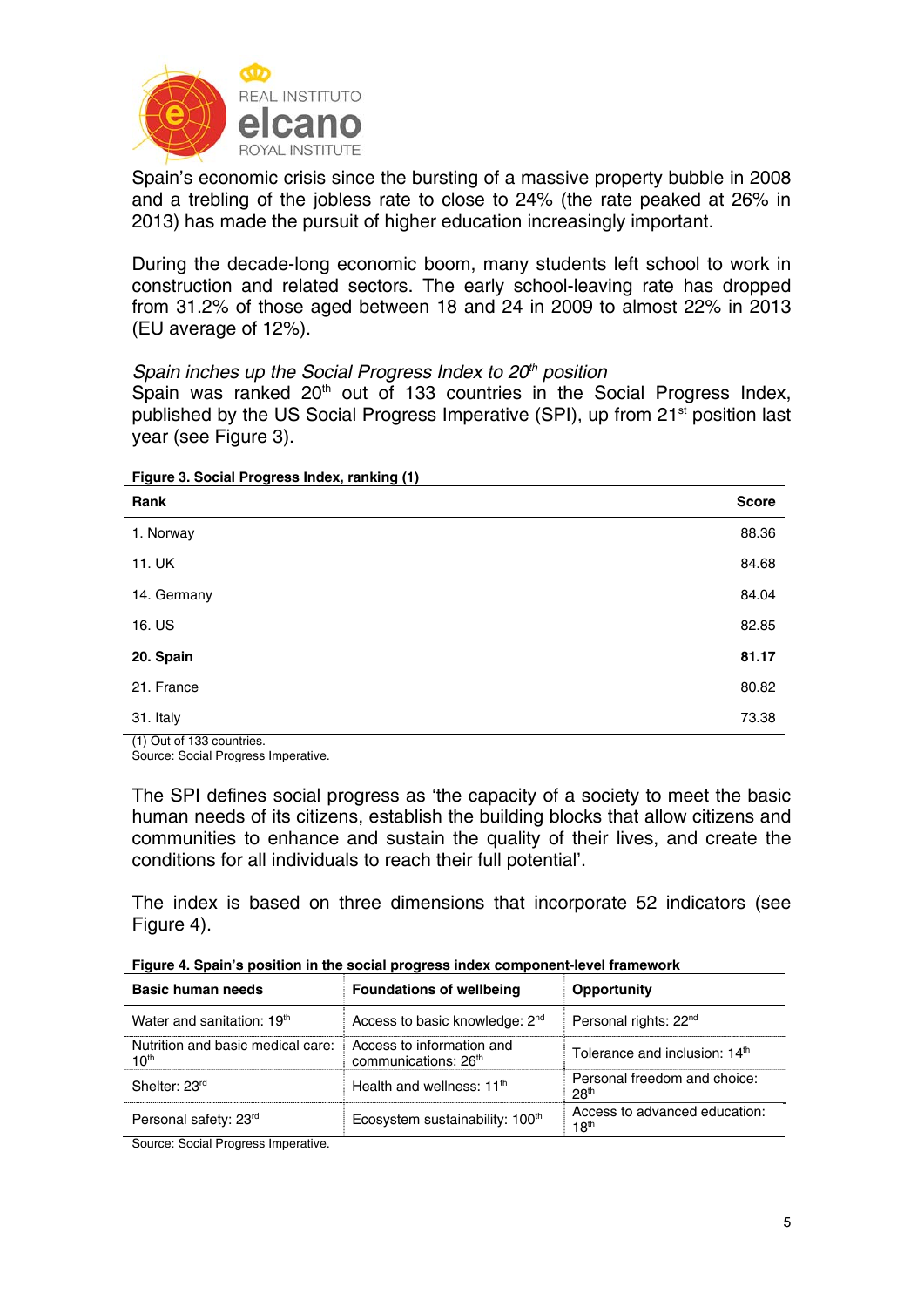

*More than 7 million tax declarations assigned funds to the Roman Catholic Church* 

The Roman Catholic Church received €247.5 million from taxpayers in 2013, slightly less than in 2012, as a result of 7.2 million tax declarations assigning funds to the Church.

Since 2007 taxpayers can tick a box on their annual tax declaration in favour of assigning 0.7% of their income tax payable to the Church or to 'social purposes'. This funding arrangement was part of a reform by the Socialist government allowing taxpayers to earmark a higher percentage of their taxes for the Church (0.7% rather than 0.52%) in return for the government no longer providing an annual contribution to make up the difference between the Church's income and expenditure (see Figure 5). The Roman Catholic faith is the only religion in Spain that receives money in this way.

#### **Figure 5. Taxpayers' contribution to the Roman Catholic Church (€ million)**

|              | 2006  | 2007  | 2008  | 2009  | 2010  | 2011  | 2012  | 2013  |
|--------------|-------|-------|-------|-------|-------|-------|-------|-------|
| Contribution | 173.7 | 241.3 | 252.6 | 249.9 | 248.6 | 247.1 | 240.0 | 247.6 |
|              |       |       |       |       |       |       |       |       |

Source: Conferencia Episcopal Española.

According to Europa Laica, which campaigns against the public funding of religions, the Spanish State also contributes €11 billion worth of subsidies and tax exemptions to the Church including the financing of grant-assisted schools known as *concertados*, often run by the Church.

The State's agreement with the Church in 1979 after the death of General Franco, who rewarded the Church with privileges for supporting his 1936 uprising against the democratically-elected government of the Second Republic, was that it would become self-financing after six years, but this has not happened.

### **The Economy**

# *Bank of Spain upgrades growth to 2.8%, IMF follows suit with 2.5%*

Spain's economy continues to gather muscle. Both the Bank of Spain and the International Monetary Fund (IMF) have upgraded growth for this year from 2.5% to 2.8% and from 2.0% to 2.5%, respectively (see Figures 6 and 7). GDP, however, is still below the pre-crisis level.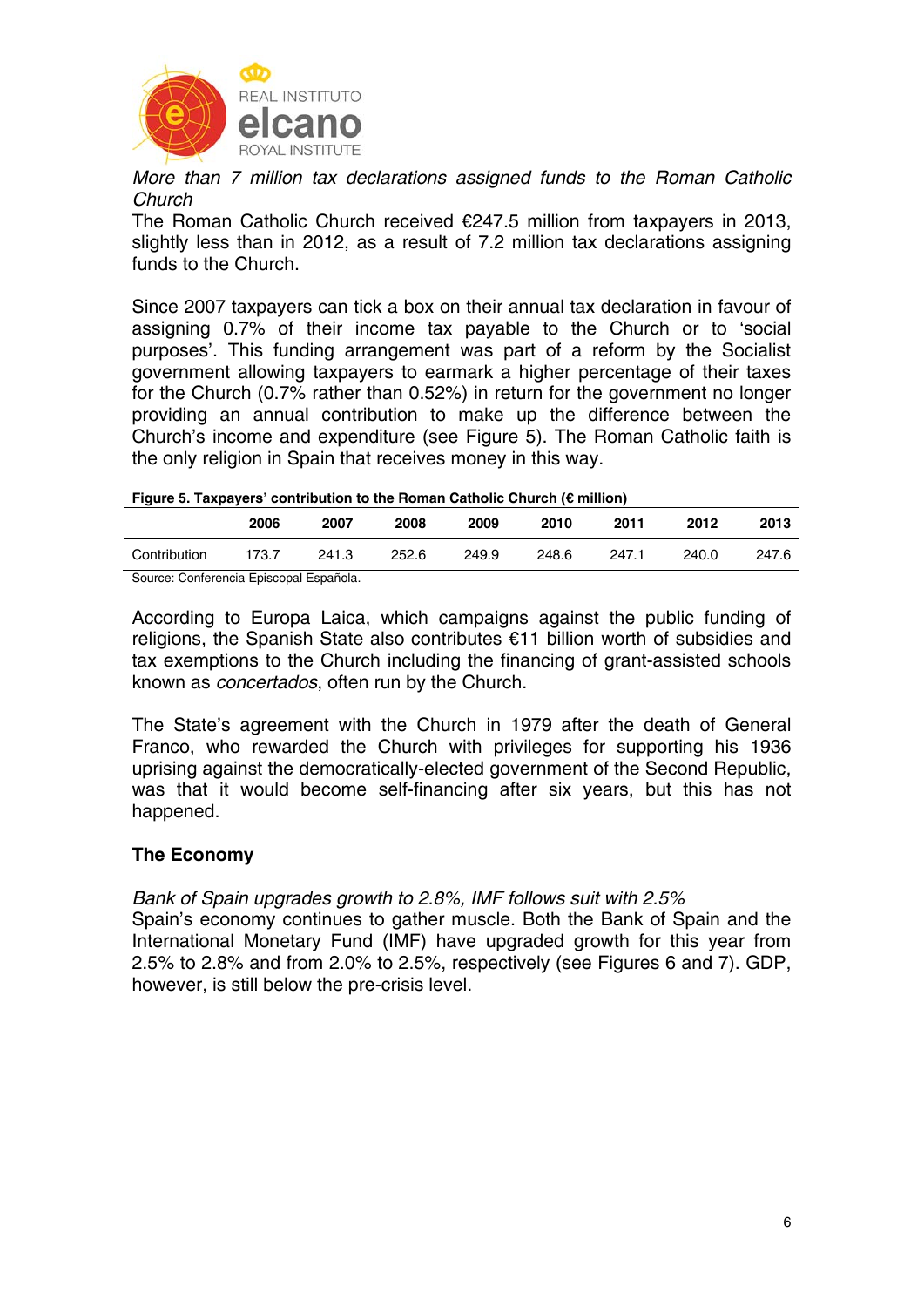

| Figure 6. Bank of Spain's forecasts for 2015 and 2016 (% change unless otherwise stated) |        |        |        |  |  |  |
|------------------------------------------------------------------------------------------|--------|--------|--------|--|--|--|
|                                                                                          | 2014   | 2015   | 2016   |  |  |  |
| <b>GDP</b>                                                                               | 1.4    | 2.8    | 2.7    |  |  |  |
| Private consumption                                                                      | 2.4    | 3.3    | 2.4    |  |  |  |
| Public consumption                                                                       | 0.1    | $-0.4$ | $-0.1$ |  |  |  |
| Gross fixed capital formation                                                            | 3.4    | 5.9    | 6.7    |  |  |  |
| Exports of goods and services                                                            | 4.2    | 5.2    | 5.8    |  |  |  |
| Domestic demand (contribution to GDP growth, pp)                                         | 2.2    | 3.0    | 2.7    |  |  |  |
| Net external demand (contribution to GDP growth, pp)                                     | $-0.8$ | $-0.2$ | 0.0    |  |  |  |
| Unemployment rate (% of working population)                                              | 24.4   | 22.2   | 20.5   |  |  |  |
| Financing capacity (+)/need (-) (% of GDP)                                               | $-5.5$ | $-4.5$ | $-3.9$ |  |  |  |
| Source: Bank of Spain.                                                                   |        |        |        |  |  |  |

#### **Figure 7. IMF's forecasts for 2015 and 2016 (% change unless otherwise stated)**

|                                                                                                                                    | 2014   | 2015   | 2016   |
|------------------------------------------------------------------------------------------------------------------------------------|--------|--------|--------|
| <b>GDP</b>                                                                                                                         | 1.4    | 2.5    | 2.0    |
| Average inflation                                                                                                                  | $-0.2$ | $-0.7$ | 0.7    |
| Unemployment rate (% of working population)                                                                                        | 24.5   | 22.6   | 21.1   |
| Budget deficit (% of GDP)                                                                                                          | $-5.8$ | $-4.3$ | $-2.9$ |
| Public debt (% of GDP)                                                                                                             | 97.7   | 99.4   | 100.1  |
| $O2$ and $O2$ and $O2$ and $O2$ and $O2$ and $O2$ and $O2$ and $O2$ and $O2$ and $O2$ and $O2$ and $O2$ and $O2$ and $O2$ and $O2$ |        |        |        |

Source: IMF.

The fall in oil prices, the euro's depreciation (good for exports), the European Central Bank's liquidity measures and a good start to the year in tourism are all stimulating growth and creating jobs.

Luis Linde, the Bank of Spain Governor, sparked controversy when he defended the government's austerity measures as they had improved major macroeconomic imbalances and contributed to the recovery. 'Changing direction when on a path towards impossible and unsustainable situations is not "austerity" but common sense and, in a very real sense, patriotism', he told a meeting of bankers.<sup>1</sup>

http://www.bde.es/f/webbde/GAP/Secciones/SalaPrensa/IntervencionesPublicas/Gobernador/Arc/Fic/linde080415en.pdf .

<sup>1</sup> <sup>1</sup> The full speech is available at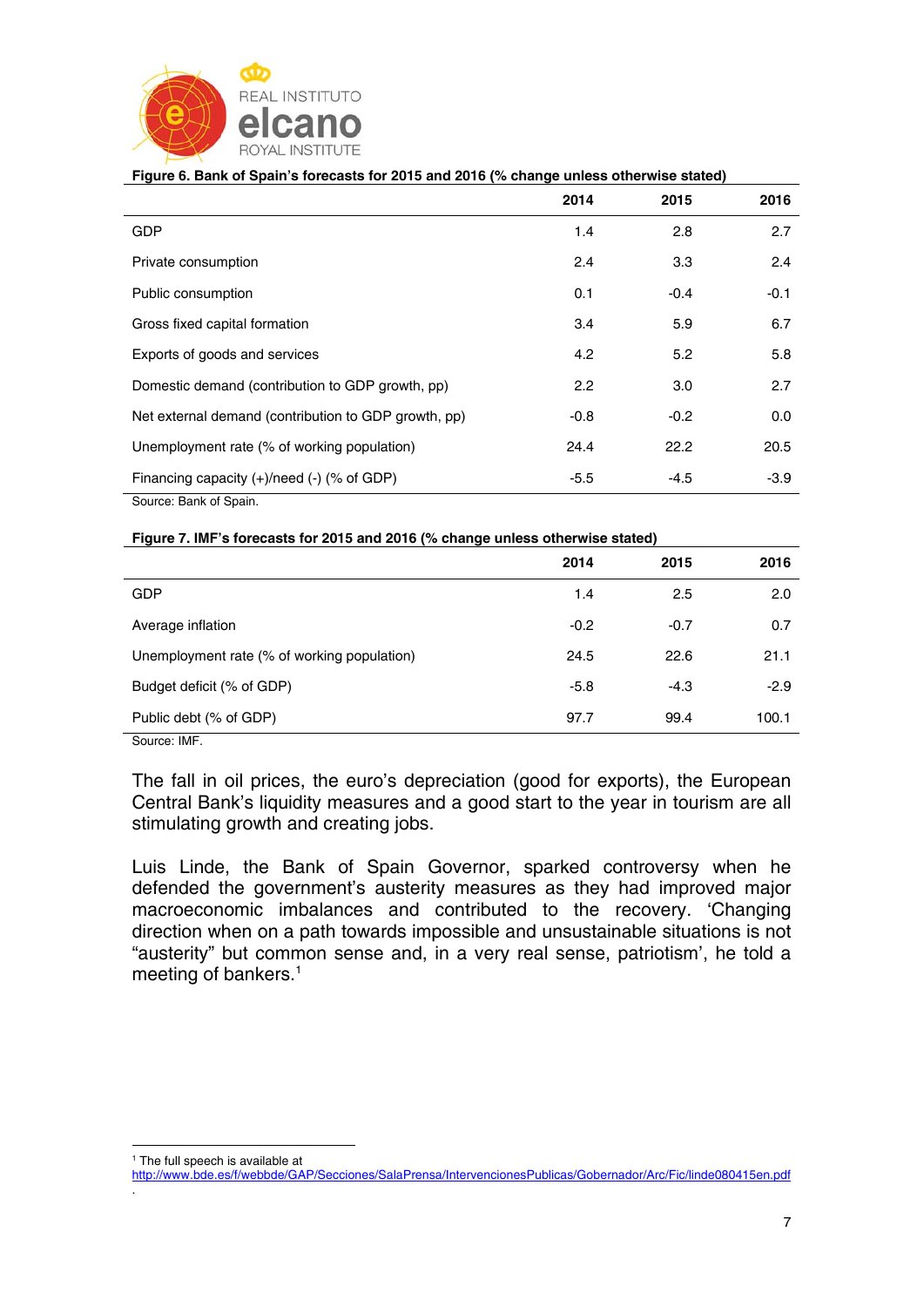

The remark was seized upon by opposition politicians as crossing a red line because it was perceived as supporting the ruling PP in a year when there are regional, municipal and general elections. 'To speak of patriotism is very unfortunate as it is not patriotic to destroy the welfare state, reduce labour rights… cut unemployment benefits, etc', said Manuel de la Rocha, the Socialists' spokesman on the economy.

Linde justified his use of the word 'patriotism', saying that by it he meant 'working for overall interests and long-term'. 'This observation is not inconsiderable in an electoral year when there tends to be a greater temptation to act short term, for electoral interests'.

The number of unemployed registered in government offices was 4.45 million at the end of March, 60,214 fewer than in February and down from a peak of just over 5 million in the middle of 2012. March saw the biggest drop in the figure for this month since 2002.

The number of registered unemployed (jobless claims) is around 1 million lower than the stated number of jobless at the end of 2014, which is based on a quarterly survey of households and said to be more reliable.

The number of social security contributors was 16.83 million, 57,000 higher than at the end of 2014 but still far from the peak of 19.49 million in 2007. The bulk of the jobs created in March were in the tourism and constructions sectors.

The sharp fall in social security contributors over the last seven years has led to a large draw-down of the pension reserve built up during the boom years in order to meet pension payments. The number of contributors for each pensioner fell from a high of 2.71 in 2007 to 2.25 in 2014. The number of pensioners rose from 7.6 million in 2007 to 8.4 million in 2014.

The PP government moved pension financing from the general government budget to the reserve fund after taking office at the end of 2011 as part of its strategy to cut the high budget deficit it inherited from the previous Socialist government (8.5% of GDP in 2011).

### *'Bad bank' losses double to €585 million*

Sareb, the 'bad bank' created in 2012 after the collapse of Spain's real-estate sector to absorb soured property assets, made a loss of €585 million in 2014, more than double the amount a year earlier.

Excluding the very prudent provisions for the assets, Sareb's loss was  $€45$ million, lower than in 2013.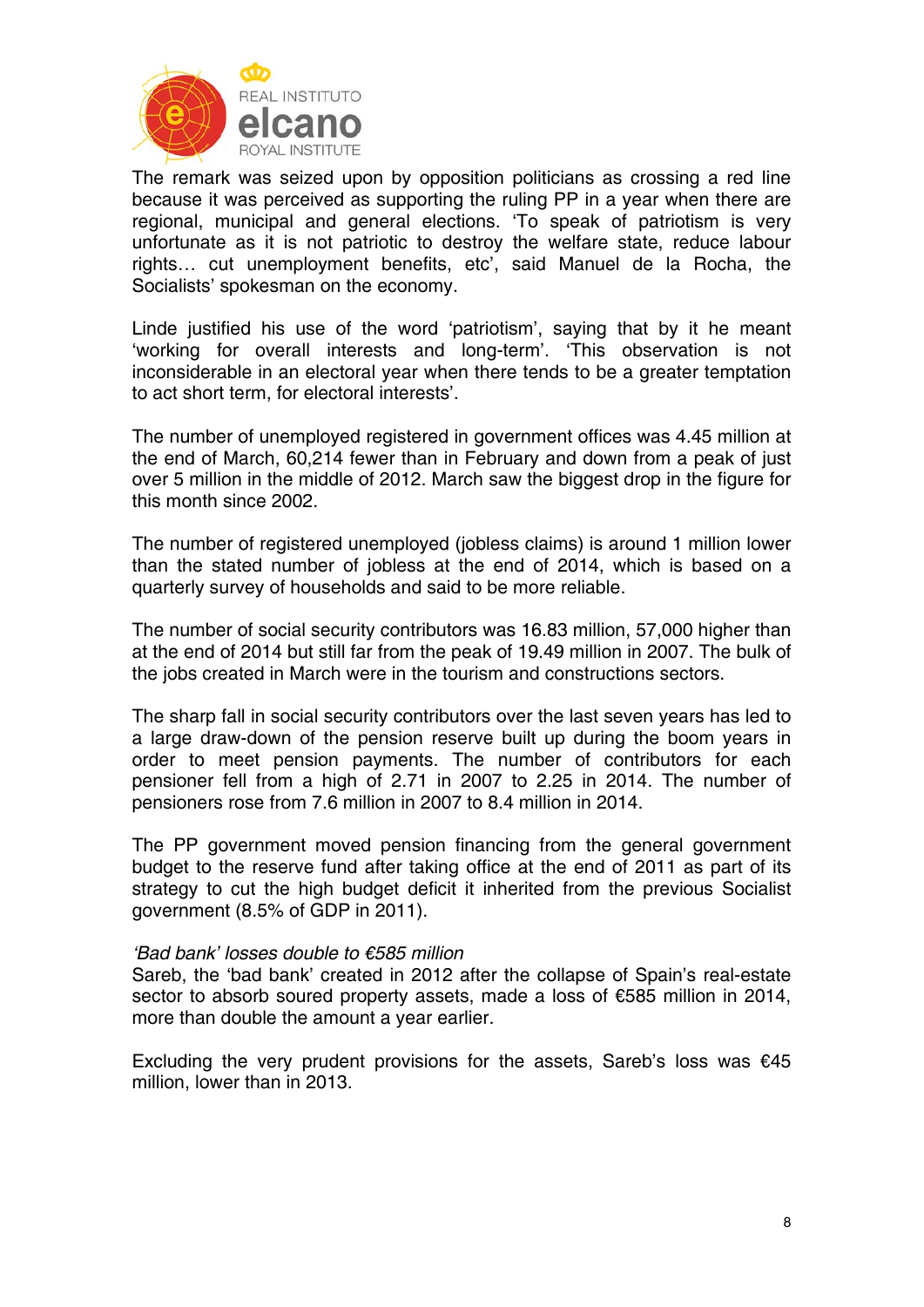

Sareb took over €50 billion of assets from Spain's bailed out banks, particularly from Bankia, the product of the merger of seven ailing savings banks overexposed to the property sector. It has 15 years to sell off the assets which last year were down to just over €44 billion.

The real estate sector, meanwhile, is beginning to recover (see Figure 8). Giant cranes are back in some areas where there is demand for new homes. The number of housing starts plummeted from 865,000 in 2006 to 34,800 last year (1.7% more than 2013).

|                | Latest %change    |                      |  |  |  |
|----------------|-------------------|----------------------|--|--|--|
|                | On a year earlier | <b>Since 1Q 2008</b> |  |  |  |
| Ireland        | 16.2              | $-37.2$              |  |  |  |
| <b>Britain</b> | 7.9               | 12.8                 |  |  |  |
| Germany        | 4,6               | 32.8                 |  |  |  |
| Spain          | $-0.2$            | $-31.3$              |  |  |  |
| France         | $-2.1$            | $-3.5$               |  |  |  |
| Italy          | $-3.8$            | $-16.9$              |  |  |  |

#### **Figure 8. The Economist house-price indicators**

Source: The Economist, published 17 April.

Seopan, the body that represents construction companies, estimates the sector will grow this year by between 2% and 4% and contribute 0.3 points to GDP growth (see Figure 8). At the height of the boom in 2006 the sector was responsible for one-quarter of economic growth. The sector generated around 5.5% of GDP last year, half the figure in 2007.

### **Figure 9. Construction sector indicators**

|                                    | 2008 | 2009                                             |      |      |      |      |     | 2010 2011 2012 2013 2014 2015 (1) |
|------------------------------------|------|--------------------------------------------------|------|------|------|------|-----|-----------------------------------|
| Contribution to GDP growth (pp)    |      | $-1.3$ $-3.2$ $-1.6$ $-1.5$ $-1.2$ $-1.0$ $-0.1$ |      |      |      |      |     | $+0.3$                            |
| Contribution to job creation (000) | -287 | -570                                             | -238 | -248 | -243 | -132 | -36 | $+55$                             |

(1) Forecast.

Source: Seopan.

Seopan's chairman, Julián Nuñez, forecast the creation of 55,000 construction jobs this year (1.7 million have been destroyed since 2008).

### *Labour costs virtually unchanged in two years*

Spain's hourly labour costs have hardly changed since 2012 and last year stood at €21.3, below the EU average of €24.6 (see Figure 10).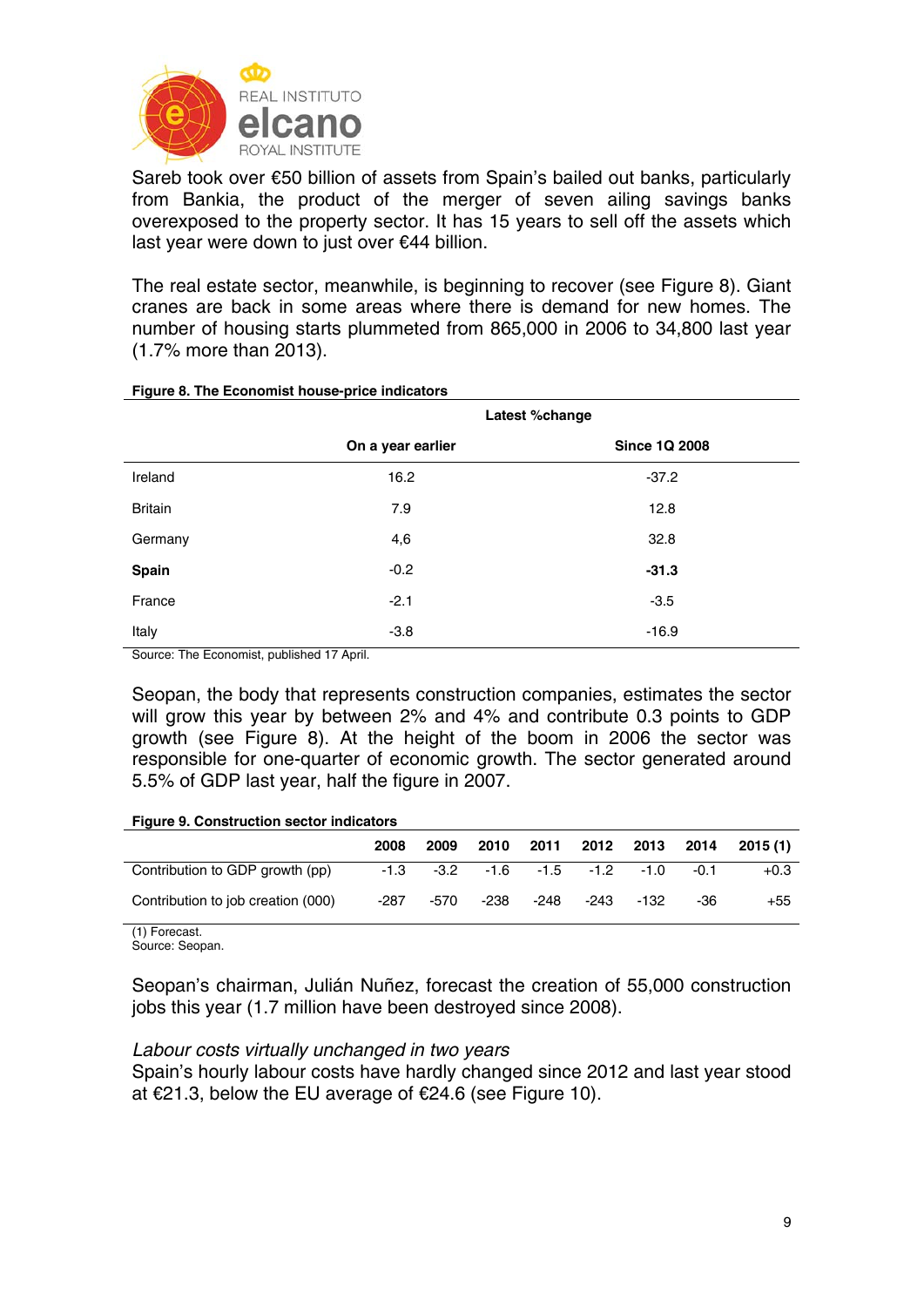

|         | 2012 | 2013 | 2014 |
|---------|------|------|------|
| France  | 34.3 | 34.3 | 34.6 |
| Germany | 30.5 | 31.0 | 31.4 |
| Italy   | 27.7 | 28.1 | 28.3 |
| Poland  | 7.9  | 8.1  | 8.4  |
| Spain   | 21.1 | 21.2 | 21.3 |
| UK      | 21.7 | 20.9 | 22.3 |
| EU      | 23.9 | 24.2 | 24.6 |

#### **Figure 10. Labour costs per hour, 2012-2014, excluding agriculture and public administration**

Source: Eurostat.

## *Spain, world leader in wine exports*

Spain sold more wine abroad in 2014 than any other country but its success in volume terms was not matched by an improvement in prices as revenues fell.

Exports were 22.3% higher at 22.56 million hectolitres and revenues were 4.6% lower at €2.51 billion (see Figure 11).

| Volume       | <b>Million hectolitres</b> | Value        | $\epsilon$ million |
|--------------|----------------------------|--------------|--------------------|
| <b>Spain</b> | 22.56                      | France       | 7,732              |
| Italy        | 20.42                      | Italy        | 5,111              |
| Chile        | 0.80                       | <b>Spain</b> | 2,511              |
| Australia    | 0.73                       | Chile        | 1,400              |
| South Africa | 0.47                       | Australia    | 1,263              |
| US           | 0.40                       | US           | 1,106              |

**Figure 11. Volume and value of wine exports, 2014** 

Source: Observatorio Español del Mercado del Vino.

Spain's wine sector has undergone a revolution in quality and quantity over the last 30 years, but the country continues to sell most of its wine abroad in bulk – whose prices are very low– and not in bottles. The market is divided between top-quality producers, such as Vega Sicilia, and hundreds of cooperatives. Of the 22.6 million hectolitres exported, only 7.4 million were in bottles.

Last year's wine harvest was exceptionally high at 53 million hectolitres, far outstripping domestic demand, estimated at around 10 million hectolitres, and encouraging shipment of the surplus in bulk by the low quality producers.

The average price of exported Spanish wine was €1.11 per litre compared with France's €5.37 (see Figure 12).